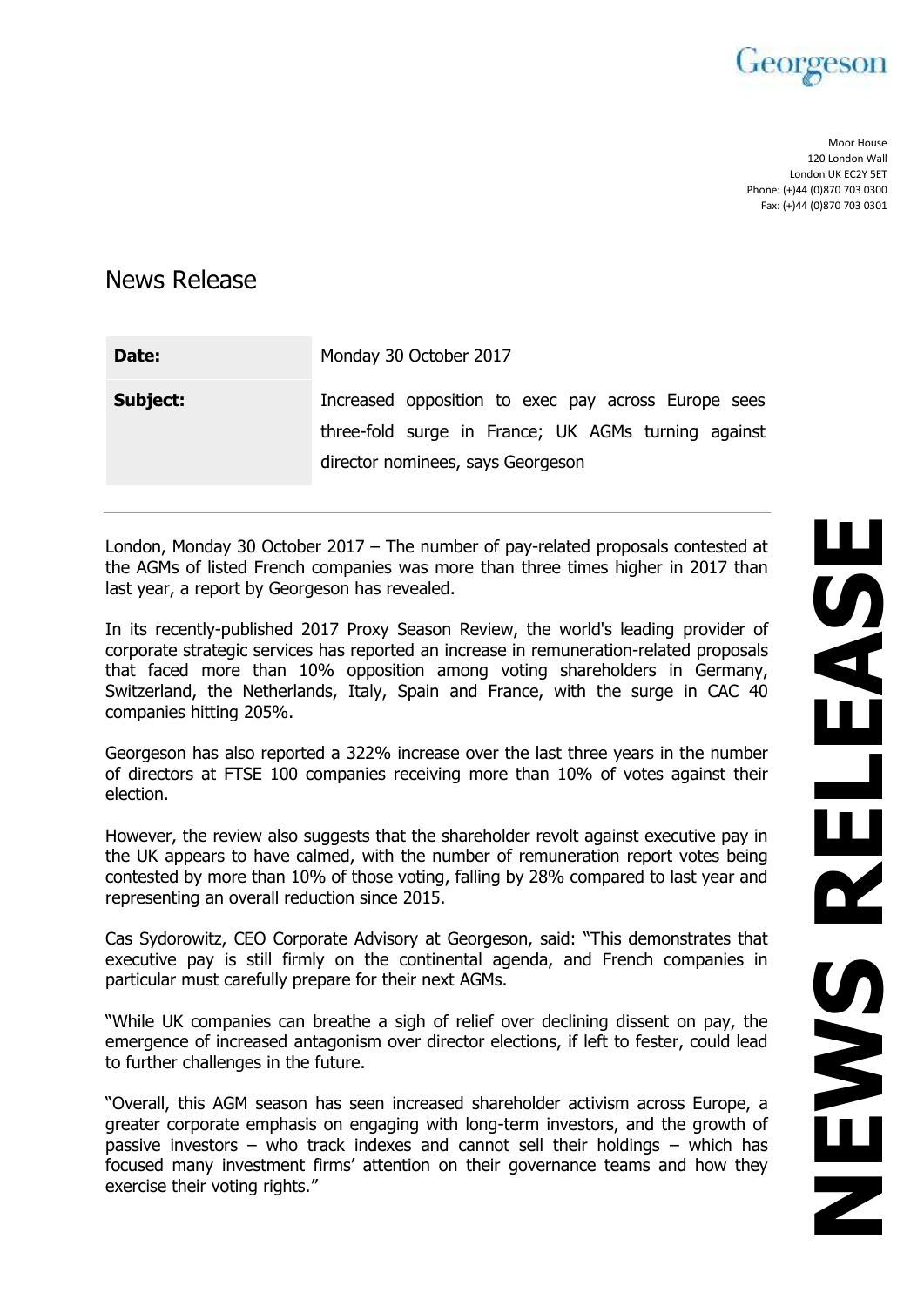Georgeson's report covers UK, France, the Netherlands, Germany, Switzerland, Italy, and Spain, and provides a "comprehensive analysis" of corporate governance developments, quorum levels, AGM vote results and recommendations from both international and local proxy advisory firms.

Elsewhere in the review, Georgeson reports that:

- In France (CAC 40), the overall number of remuneration-related proposals increased, but only by 83%.
- In the UK (FTSE 100), the number of directors that faced over 10% opposition over their election increased from 19 to 38 between 2016 and 2017 (and had increased from nine to 19 between 2015 and 2016).
- The only director election to fail across the FTSE 350 during the 2017 AGM season was reversed by the Board: at Centamin the proposal to re-elect Trevor Schultz only received a 34.9% vote in favour, but the Board nonetheless re-appointed him immediately after the AGM.
- In Germany (DAX), three of the four board proposals rejected by shareholders were remuneration-related and, for the second consecutive year, 88% of those put forward were contested by more than 10% of those voting.
- In Switzerland (SMI), advisory remuneration report votes continue to be widely contentious, with more than half of the proposed resolutions being contested by more than 10% of those voting each year since 2015 and with four companies receiving less than 60% support in 2017.
- In the Netherlands (AEX and AMX), there was a 17% increase year on year in the number of remuneration-related resolutions contested by more than 10% of those voting, with the increase at 133% when compared to 2015.
- In Italy (FTSE MIB) there was a 50% increase in the number of remuneration report resolutions contested by more than 10% of those voting in 2017 compared to last year.
- In Spain (IBEX 35), the number of remuneration report resolutions contested by more than 10% of those voting in 2017 increased by 16% since last year and by 120% since 2015.

#### ENDS

## **For any media enquiries**

Joe Williams Public Relations Manager +44 (0)370 702 0003 x1520 [joe.williams@computershare.co.uk](mailto:joe.williams@computershare.co.uk)

## **Notes**

- 1. Georgeson's report can be found at [www.georgeson.com/2017SeasonReview.](http://www.georgeson.com/2017SeasonReview)
- 2. For high resolution images of spokespeople, visit [http://cpu.vg/spokespeople.](http://cpu.vg/spokespeople)